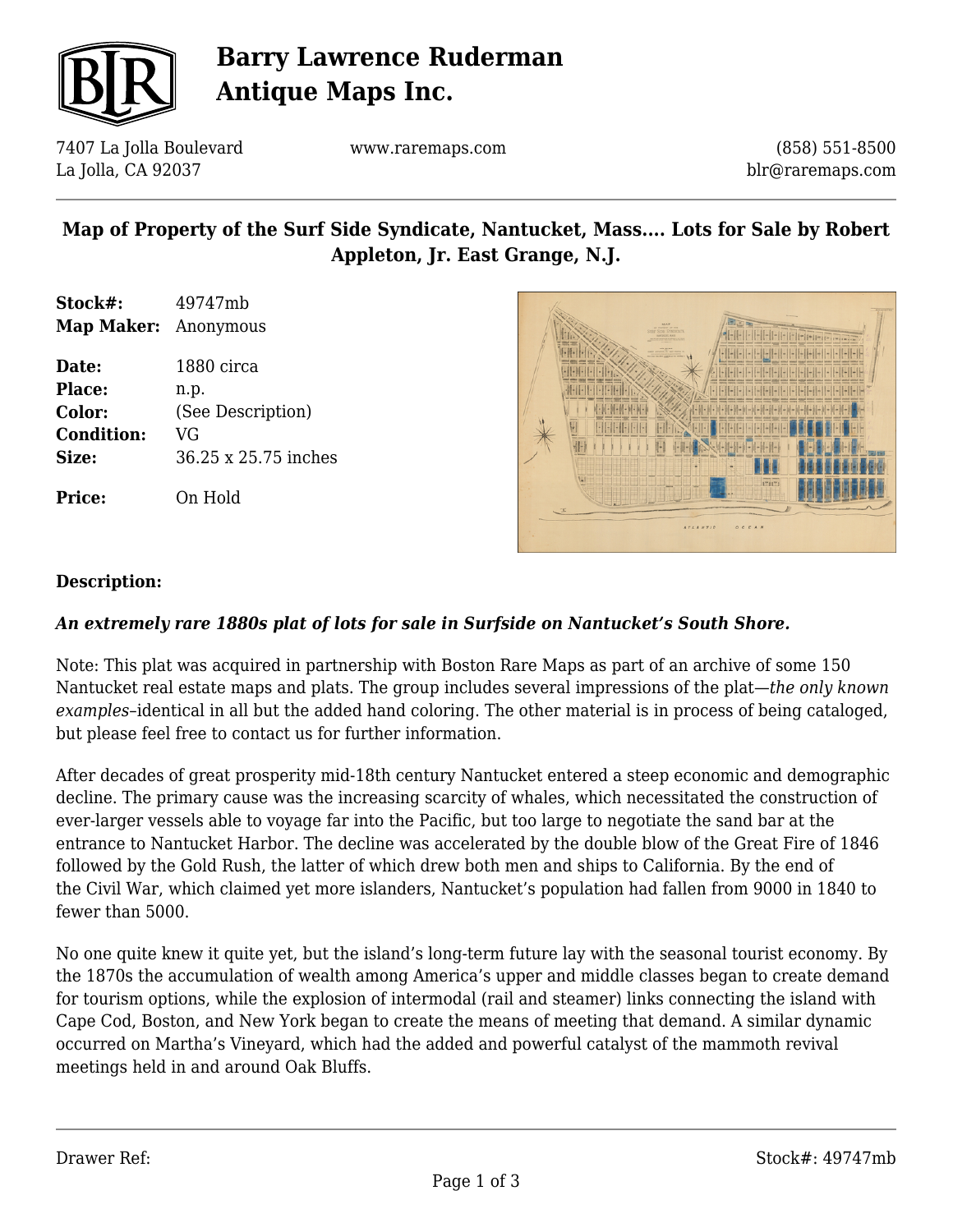

# **Barry Lawrence Ruderman Antique Maps Inc.**

7407 La Jolla Boulevard La Jolla, CA 92037

www.raremaps.com

(858) 551-8500 blr@raremaps.com

### **Map of Property of the Surf Side Syndicate, Nantucket, Mass.... Lots for Sale by Robert Appleton, Jr. East Grange, N.J.**

Against this background, a number of real estate development companies began sniffing around Nantucket, among them the Surfside Land Company. Established in 1873 by prominent citizen Henry Coffin, his brother, son and two other local men, the Company purchased land along the island's South Shore. The parcel was huge, occupying some three miles of coast between Weweeder and Nobader Ponds. This was a visionary move, as the coast was gorgeous but empty of habitation or amenities until a Coast Guard lifesaving station was erected there in 1874.

Sales seem to have been slow until the Nantucket Railroad inaugurated service to Surfside on July 4, 1881. Around the same time, a restaurant was opened, and the Surfside Hotel was established by moving a building piece-by-piece from Providence, Rhode Island. One estimate has it that in its first season of service the train carried 30,000 passengers, many times the island's full-time population. As a result of these improvements, the Land Company's sales picked up, and by 1884 180 lots had been sold, though no residences appear to have been constructed.

### **The Map of Property of the Surf Side Syndicate**

Offered here is an otherwise unrecorded plat map of Surfside issued by New Jersey real estate agent Robert Appleton, Jr. Though the entity named in the title is the "Surf Side Syndicate," Appleton was clearly acting as an agent of Coffin's partnership, as there was no other land speculation in this area at the time.

*"Robert Appleton, Jr., Seaside & Country Real Estate. 120 Broadway, New York Branches Properties in all the Oranges and in Nantucket, Mass., for Sale, Rent or Exchange. Nantucket, Mass. Brick Church, N.J.*

*"Among the many real estate and insurance agents in this vicinity, one of the best known and most highly respected is Robert Appleton, Jr. He has been carrying on a real estate and insurance agency in this place during the past eighteen years. Besides the office at Brick Church a second one is maintained at 120 Broadway, in the Equitable Rotunda. Mr. Appleton is prepared to transact any dealings in real estate, to make favorable exchanges and to write insurance policies at as moderate rates as any agent in the neighborhood. Mr. Appleton's intimate knowledge of the value of property in this section, makes his advice of the utmost value to all persons desiring real estate, and who have little or no opportunity to study into the details of this complex business. Employment is given to five assistants at Mr. Appleton's office." (The Oranges and Their Leading Business Men. Newark: Mercantile Publishing Co., 1890, p. 90)*